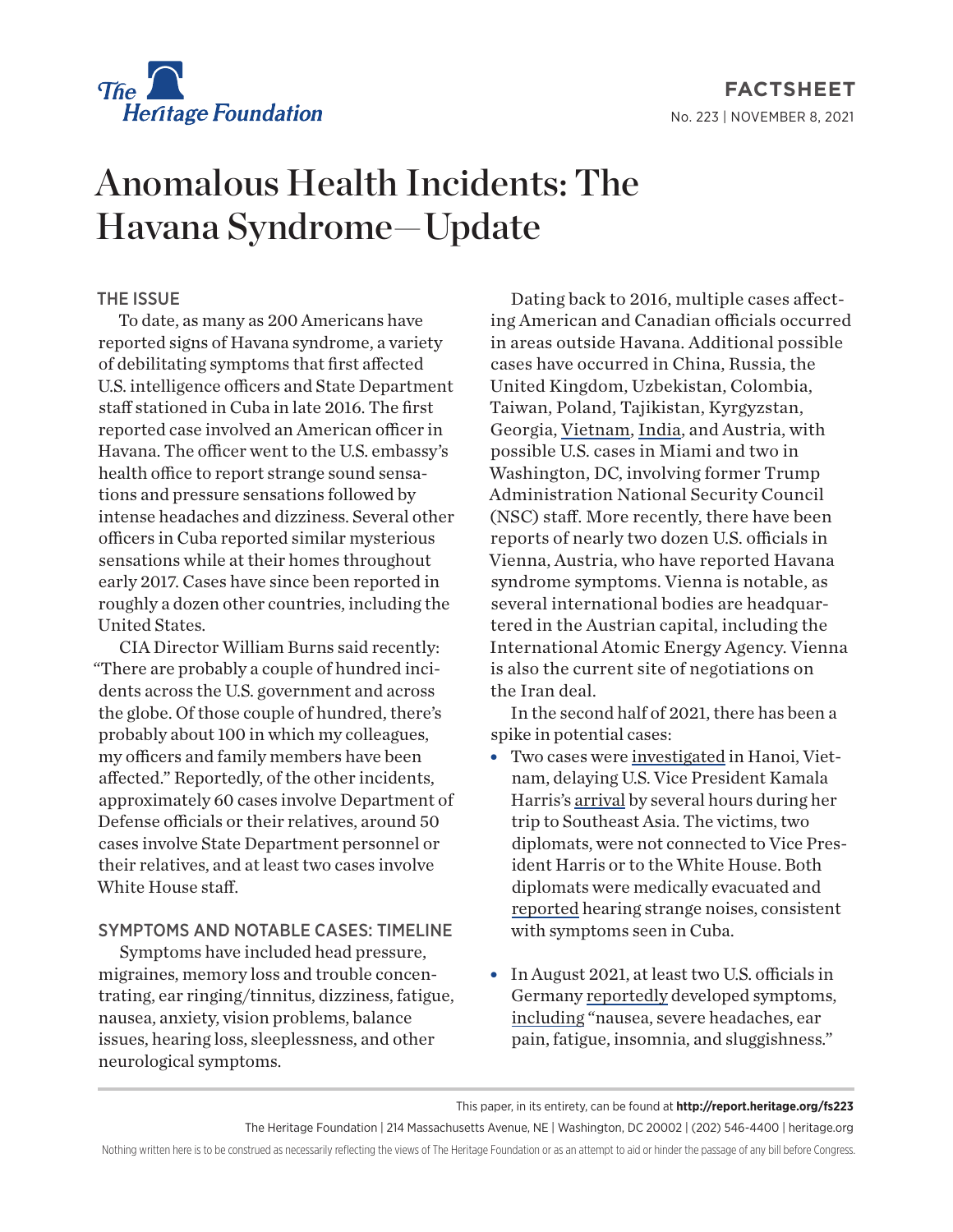- In September 2021, the CIA [reportedly](https://www.washingtonpost.com/national-security/cia-havana-syndrome-vienna/2021/09/23/cbc3bbbc-1c7f-11ec-914a-99d701398e5a_story.html) removed its station chief in Vienna after receiving criticism of its leadership and response to the recent uptick in cases. The increase in cases has [caused](https://www.washingtonpost.com/national-security/cia-havana-syndrome-vienna/2021/09/23/cbc3bbbc-1c7f-11ec-914a-99d701398e5a_story.html) some offices within the U.S. mission to shutter.
- During a recent trip to India, an officer traveling with CIA Director Bill Burns [reported](https://www.cbsnews.com/news/havana-syndrome-symptoms-cia-india/) symptoms consistent with Havana syndrome. Another intelligence officer was [evacuated](https://www.wsj.com/articles/havana-syndrome-attacks-widen-as-cia-officer-is-evacuated-from-serbia-11632844044) from Serbia recently for Havana-syndrome-consistent injuries.
- In September 2021, at least five families associated with the U.S. embassy in Colombia [reportedly](https://www.wsj.com/articles/u-s-embassy-staff-in-colombia-struck-with-havana-syndrome-ahead-of-blinken-visit-11634059681) developed symptoms associated with Havana syndrome ahead of Secretary of State Antony Blinken's October 2021 [trip](https://www.foxnews.com/politics/us-embassy-staff-in-colombia-suffering-from-havana-syndrome-ahead-of-blinkens-visit).

#### THEORIZED WEAPON

A 2020 [report](https://www.nap.edu/read/25889/chapter/1%22%20%5Cl%20%22ii) by the National Academies of Science, Engineering, and Medicine (commissioned by the State Department) assessed that many of the symptoms described by Havana syndrome victims are consistent with the effects of "directed pulse radio frequency energy."

There have been possible earlier cases dating back to [1996](https://www.washingtonexaminer.com/opinion/us-intelligence-grapples-nervous-system-attacks-russia) involving National Security Agency (NSA) officers. A declassified NSA [statement](https://www.theguardian.com/world/2021/may/02/havana-syndrome-nsa-officer-microwave-attacks-since-90s) from 2014 said, regarding the 1996 incident, that a [hostile country](https://www.theguardian.com/world/2021/may/02/havana-syndrome-nsa-officer-microwave-attacks-since-90s) in which the officers were located had an association "with a high powered microwave system weapon that may have the ability to weaken, intimidate, or kill an enemy, over time, and without leaving evidence." Additionally, the intelligence information "indicated that this weapon is designed to bathe a target's living quarters in microwaves, causing numerous physical effects, including a damaged nervous system." It is unclear if these earlier incidents are linked to the more recent incidents.

It is an open [question](https://www.pbs.org/newshour/show/cia-still-investigating-cause-of-havana-syndrome-ailments-affecting-u-s-diplomats) whether the suspected directed-energy devices are being used deliberately as a weapon, or are an [inadvertent side](https://www.pbs.org/newshour/show/cia-still-investigating-cause-of-havana-syndrome-ailments-affecting-u-s-diplomats)  [effect](https://www.pbs.org/newshour/show/cia-still-investigating-cause-of-havana-syndrome-ailments-affecting-u-s-diplomats) of a signals-intelligence-collection system. Investigators reportedly [cannot definitively](https://www.politico.com/news/2021/05/10/russia-gru-directed-energy-486640) say if the directed-energy attacks have been caused by a specific weapon, but have theorized that it would be "primarily transported by vehicle," and that some could be "small enough to fit into a large backpack, and an individual can be targeted from 500 to 1,000 yards away."

Potential Perpetrators

The [U.S. Intelligence Community](https://www.politico.com/news/2021/05/10/russia-gru-directed-energy-486640) thus far has not reached a consensus or made any formal attributions for the possible directed-energy incidents. There has been [unverified reporting](https://www.politico.com/news/2021/05/10/russia-gru-directed-energy-486640) in recent months about the investigation of possible involvement by Russia's intelligence directorate, the GRU. Russia's interest in developing microwave weaponry dates to the Soviet Union. A National Academies' 2020 [report](https://www.nap.edu/read/25889/chapter/1%22%20%5Cl%20%22ii) noted:

[M]any of the distinctive and acute signs, symptoms, and observations reported by DOS [Department of State] employees are consistent with the effects of directed, pulsed radio frequency (RF) energy. Studies published in the open literature more than a half century ago and over the subsequent decades by Western and Soviet sources provide circumstantial support for this possible mechanism.

Recent [reporting](https://www.politico.com/news/2021/04/22/troops-directed-energy-attacks-484246) from closed-door briefings on Capitol Hill have claimed that the origin of the technology required in such attacks is "more likely than not in Russia," but that [China](https://www.politico.com/news/2021/04/29/directed-energy-attack-probe-485086) could also be a culprit. CIA Director Burns, when asked specifically if Russia is behind the incidents, [stated](https://www.npr.org/2021/07/22/1017900583/transcript-nprs-full-conversation-with-cia-director-william-burns): "Could be, but I honestly cannot—I don't want to suggest until we can draw some more definitive conclusions who it might be. But there are a number of possibilities."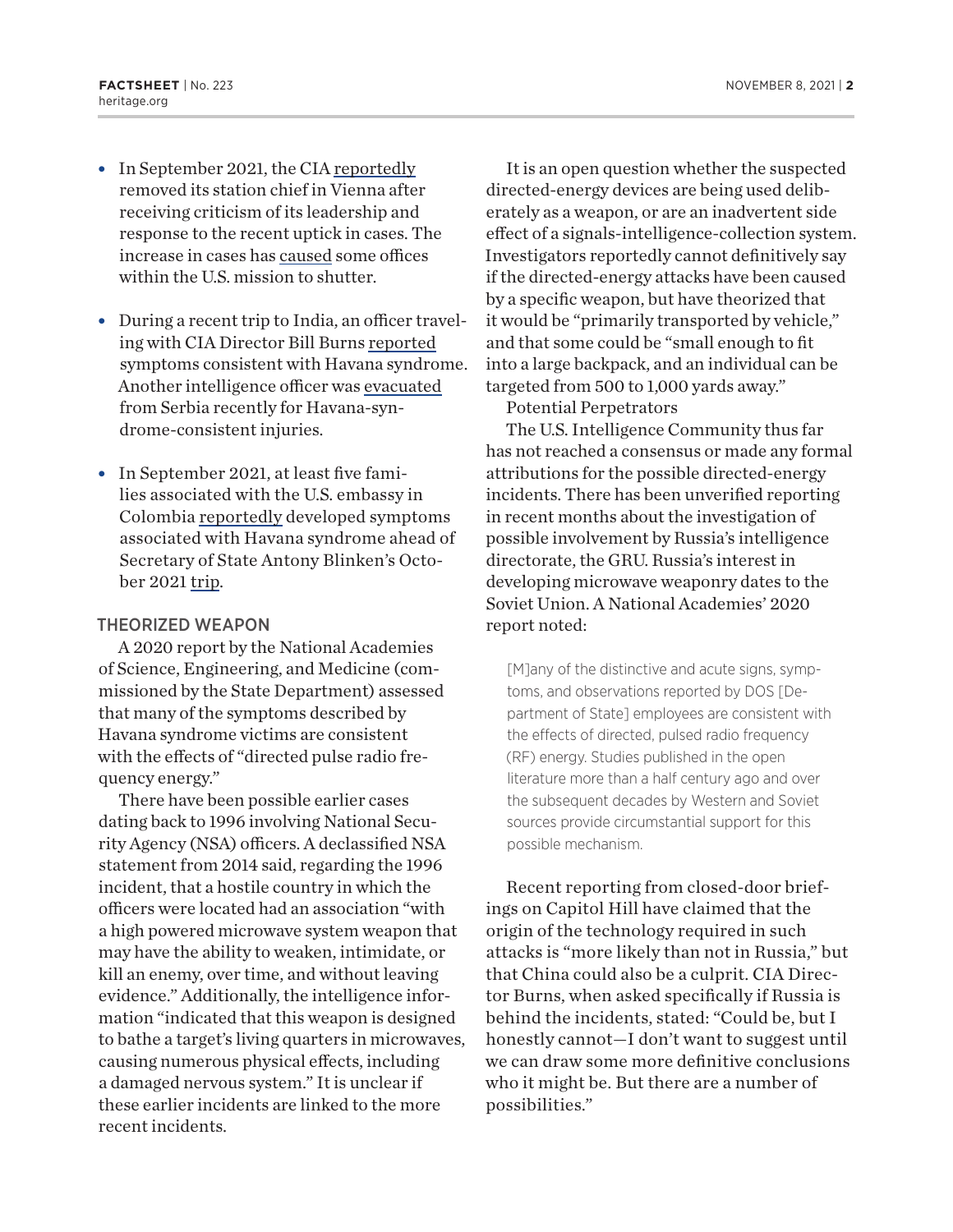#### U.S. RESPONSE SO FAR

The [State Department](https://www.state.gov/ambassador-pamela-spratlen-designated-as-senior-advisor-to-department-health-incident-response-task-force/), the [CIA](https://www.wsj.com/articles/havana-syndrome-task-force-to-be-led-by-a-veteran-of-hunt-for-bin-laden-11626885816), and the [Defense Department](https://www.cnn.com/2021/04/29/politics/us-investigating-mysterious-directed-energy-attack-white-house/index.html) each have a task force looking into the Havana syndrome. In addition, to assist in detecting incidents, the [State](https://wtop.com/government/2021/08/havana-syndrome-stokes-fear-and-frustration-among-diplomats-over-response-from-state-department/)  [Department](https://wtop.com/government/2021/08/havana-syndrome-stokes-fear-and-frustration-among-diplomats-over-response-from-state-department/) "has established a team of medical experts to respond to reports of possible health incidents, and offered baseline medical screenings to diplomats in case they later report an incident." It was recently reported that CIA Director Burns put a [veteran](https://www.wsj.com/articles/havana-syndrome-task-force-to-be-led-by-a-veteran-of-hunt-for-bin-laden-11626885816) of the agency's hunt for Osama bin Laden in charge of the CIA's [task force](https://www.nytimes.com/2021/03/04/us/politics/cia-havana-syndrome-mystery.html).

The State Department's lead [official](https://www.washingtonpost.com/national-security/cia-havana-syndrome-vienna/2021/09/23/cbc3bbbc-1c7f-11ec-914a-99d701398e5a_story.html) for Havana syndrome incidents, Ambassador Pamela Spratlen, has left her position after only six months, claiming that she "reached the threshold of hours of labor" allowed as a retiree. She [reportedly](https://www.nbcnews.com/politics/politics-news/diplomat-overseeing-havana-syndrome-response-out-after-6-months-n1279906) had received calls for her resignation after speaking with victims of the attacks and declined to say whether she accepted an [FBI report](https://www.nbcnews.com/politics/politics-news/diplomat-overseeing-havana-syndrome-response-out-after-6-months-n1279906) [claiming](https://www.newyorker.com/news/news-desk/vienna-is-the-new-havana-syndrome-hotspot) that victims were suffering from a "mass psychogenic illness."

A bipartisan group of Senators recently [wrote](https://drive.google.com/file/d/1FSd8UlxmmOBrBIzVedyvLwwv66iczNTR/view) Secretary Blinken about "ongoing anomalous health incidents (AHIs)" impacting U.S. personnel around the world. The letter [states](https://drive.google.com/file/d/1FSd8UlxmmOBrBIzVedyvLwwv66iczNTR/view) that AHIs reflect a "significant, unmitigated threat to our national security" and calls on the Secretary to "immediately" announce Ambassador Spratlen's replacement to lead the department's task force. In addition, the letter expressed [concern](https://drive.google.com/file/d/1FSd8UlxmmOBrBIzVedyvLwwv66iczNTR/view) that the Department of State "is not treating this crisis with the requisite senior-level attention that it requires," and that the department is "insufficiently engaged in interagency efforts to find the cause of these attacks, identify those responsible, and develop a plan to hold them accountable." On November 5, Secretary Blinken made a public [statement](https://www.state.gov/secretary-antony-j-blinken-on-the-departments-health-incidents-response-task-force/) detailing the State Department's response to the threat posed by AHIs, including naming a career member of the Foreign Service to serve as a senior care coordinator, and another career member of the Foreign Service to serve as the new head of the State Department's Health Incident Response Task Force.

[Reportedly,](https://www.politico.com/news/2021/10/25/state-department-2018-directed-energy-exposure-517055) the State Department administered tests called the Havana Acquired Brain Injury Tool (HABIT) to evaluate "directed energy exposure in certain foreign environments" as early as 2018. As of mid-2018, 41 diplomats [reportedly](https://www.politico.com/news/2021/10/25/state-department-2018-directed-energy-exposure-517055) failed HABIT tests, including 26 from Cuba and 15 from China. The State Department did not inform Congress about these tests or suspicions about their cause for more than two years according to the news report. The State Department has [said](https://www.politico.com/news/2021/10/25/state-department-2018-directed-energy-exposure-517055) that the 2018 tests "do not align with the department's current medical evaluation procedures" and has "evolved" while utilizing "a tool that comprehensively evaluates reported anomalous health incidents in neurological, cognitive, vestibular, auditory, and visual domains."

Last year, under the leadership of then-Director of National Intelligence John Ratcliffe and National Counterintelligence and Security Center (NCSC) Director Bill Evanina, agencies were [required](https://www.newyorker.com/magazine/2021/05/31/are-us-officials-under-silent-attack) to come up with a "more standardized set of criteria," and the NCSC was designated as the clearinghouse to compile and collect data on government-wide cases.

[Reportedly,](https://www.newyorker.com/magazine/2021/05/31/are-us-officials-under-silent-attack) the U.S. has started a program to develop countermeasures to these directed-energy attacks. CIA Director Burns has [tripled](https://www.npr.org/2021/07/22/1017900583/transcript-nprs-full-conversation-with-cia-director-william-burns) the number of full-time medical personnel at the CIA who are looking into these issues. Additionally, Burns has said that he has a [strong team](https://www.npr.org/2021/07/22/1017900583/transcript-nprs-full-conversation-with-cia-director-william-burns) focused on the questions of "What?" and "Who?"

Additionally, it has been [reported](https://www.nap.edu/read/25889/chapter/1%22%20%5Cl%20%22ii) that the NSC is establishing two expert panels to study the issue. The panels will be composed of experts from both "inside and outside of government" and will focus on determining the cause of the Havana syndrome as well as possible treatment methods. The State Department has also [directed](https://www.politico.com/news/2021/06/04/state-department-nih-directed-energy-attacks-victims-491900) those posted overseas to report any symptoms consistent with directed-energy attacks to the Bureau of Medical Services for a possible referral to the National Institutes of Health.

Legislators on Capitol Hill have also been investigating the issue, considering legislative